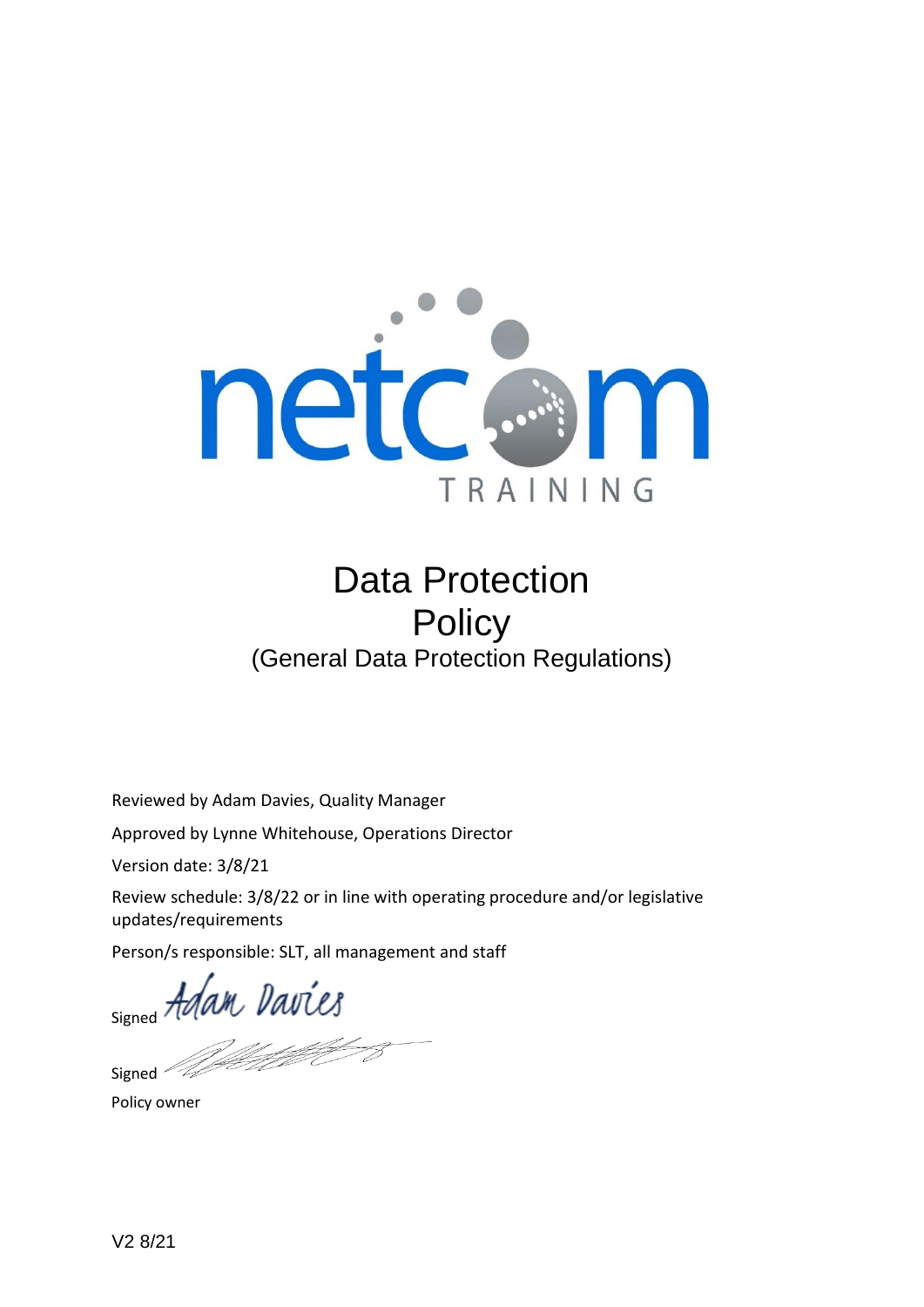# **Contents**

<span id="page-1-0"></span>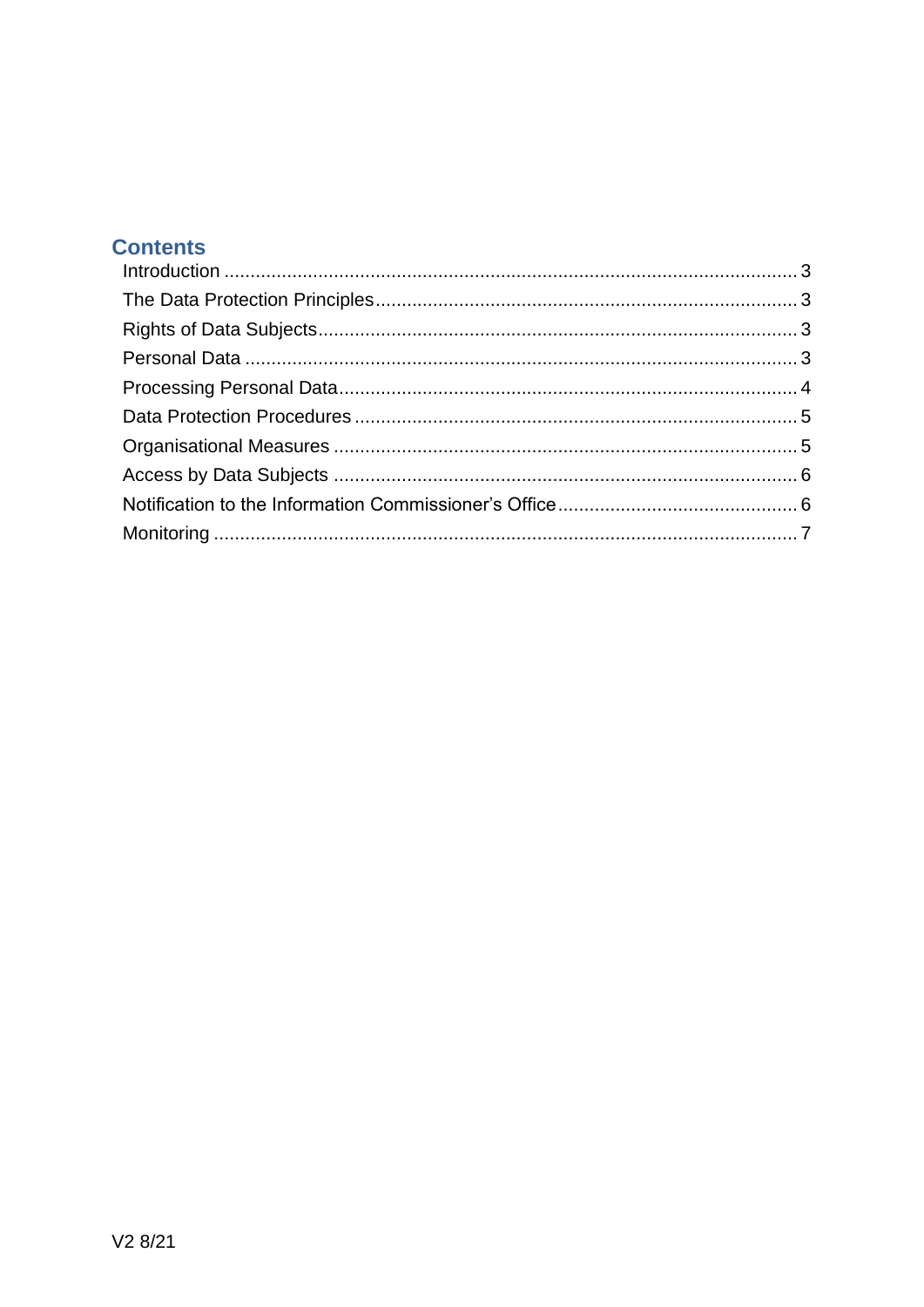#### **Introduction**

This document sets out the obligations of Netcom Training ("the Company") with regards to data protection and the rights of individuals in respect of their personal data under the Data Protection Act 2018. The Data Protection Act 2018 is the UK's implementation of the General Data Protection Regulation (GDPR).

This Policy sets out procedures which are to be followed when handling personal data. The procedures set out herein must be followed by the Company, its employees, contractors, agents, consultants, partners or other parties working on behalf in conjunction with the Company.

The Company shall ensure that it handles and stores all personal data correctly and lawfully for the purposes for which it is intended.

## <span id="page-2-0"></span>**The Data Protection Principles**

This Policy aims to ensure compliance with the Act. The Act sets out the principles with which any party handling personal data must comply. All personal data and information must be:

- 1. Processed fairly, lawfully and transparently.
- 2. Must be obtained only for specified and explicit purposes and shall not be processed in any manner which is incompatible with those purposes
- 3. Must be adequate, relevant and limited to the necessary purposes for which it may be required
- 4. Must be accurate and, where appropriate, kept up to date
- 5. Must be kept for no longer than necessary considering the purpose(s) for which it is processed
- 6. Handled in a way that ensures appropriate security, including protection against unlawful or unauthorised processing, access, loss, destruction or damage

## <span id="page-2-1"></span>**Rights of Data Subjects**

Under the Act, data subjects have the following rights:

- To be informed how their personal data is being used.
- To access any of their personal data held by the Company within a reasonable timescale.
- To have incorrect data updated
- To prevent the processing of their personal data in certain circumstances
- To rectify, block, erase or destroy incorrect personal data
- To object to how data is processed in certain circumstances

#### <span id="page-2-2"></span>**Personal Data**

Personal data is defined by the Act as data which relates to a living individual who can be identified from that data or from that data and other information, which is in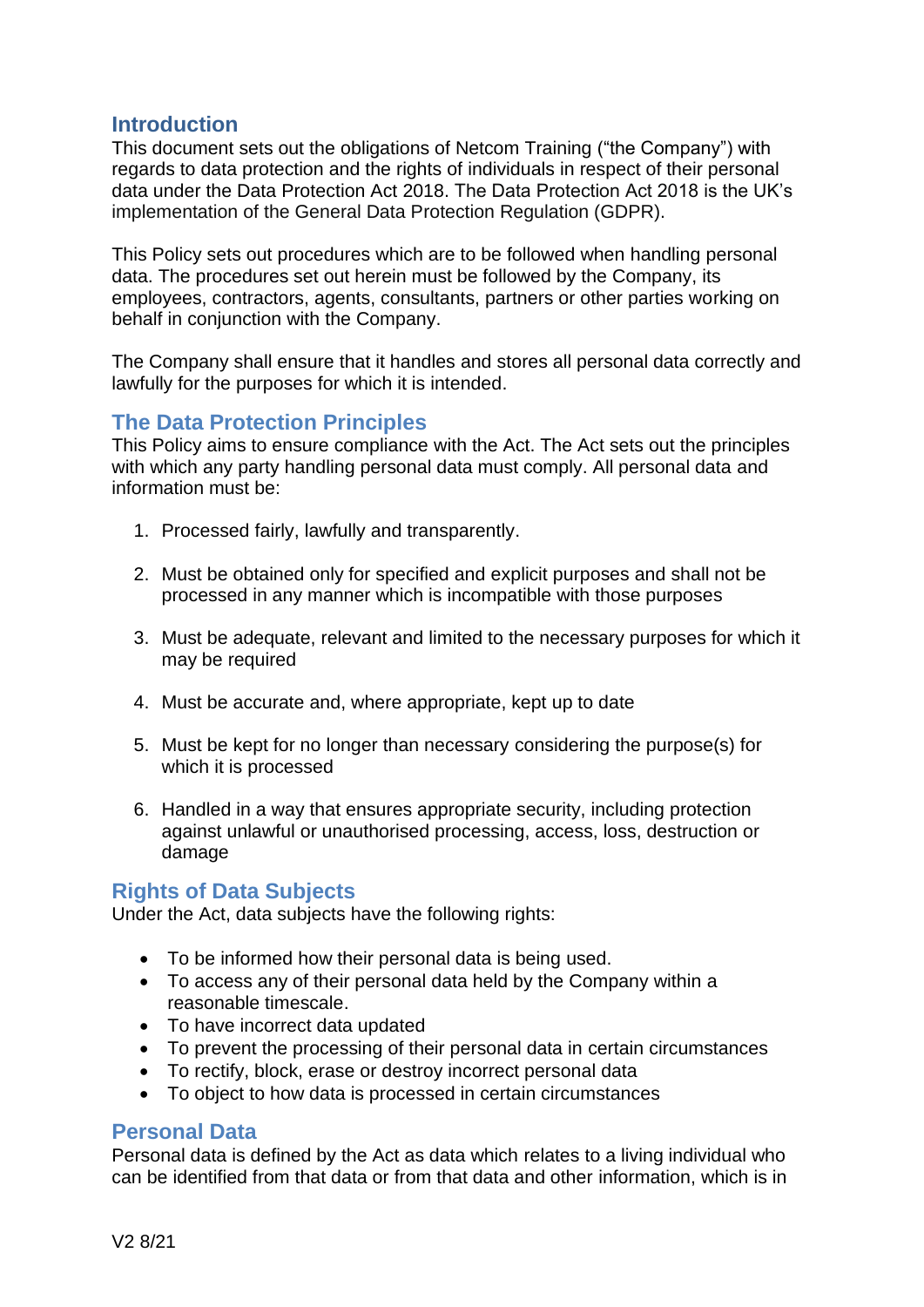the possession of, or is likely to come into the possession of the data controller and includes any expression of opinion about the individual and any indication of the intentions of the data controller or any other person in respect of the individual.

The Act also defines "sensitive personal data" as personal data relating to the racial or ethnic origin of the data subject; their political opinions; their religious (or similar) beliefs; trade union membership; their physical or mental health condition; their sexual life; the commission or alleged commission by them or any offence; or any proceedings for any offence committed or alleged to have been committed by them, the disposal of such proceedings or the sentence of any court in such proceedings.

The Company only holds personal data which is directly relevant to its dealings with a given subject. That data will be held and processed in accordance with the data protection principles and with this Policy. The following data may be requested, collected, held or processed by the Company when recruiting staff or learners for courses/programmes:

- Personal contact details.
- National Insurance Details.
- Information relating to ID checks e.g., passports, driving licences, birth certificates and other evidence of identification including photographs of applicants where appropriate.
- DBS checks.
- Evidence of entitlement to work in the UK (if appropriate).
- References from former employers or schools/colleges.
- Copies of insurance policies for client companies and policies and assessments in respect of Health and Safety checks.
- Details of qualifications achieved and copies of any relevant certificates.
- Bank account details for staff.
- Copies of CV's.
- Any other information which may be required for legitimate purposes.

## <span id="page-3-0"></span>**Processing Personal Data**

Any personal data collected by the Company is used solely in order to ensure that it can facilitate efficient transactions with third parties including, but not limited to, its customers, partners, associates and affiliates and efficiently manage its employees, contractors, agents and consultants. Personal data shall also be used by the Company in meeting any and all relevant obligations imposed by law.

Personal data may be disclosed within the Company and shared in accordance with the data protection principles and this Policy. Under no circumstances will personal data be passed to any department or any individual within the Company that does not reasonably require access to that personal data with respect to the purpose(s) for which it was collected and is being processed.

The Company shall ensure that: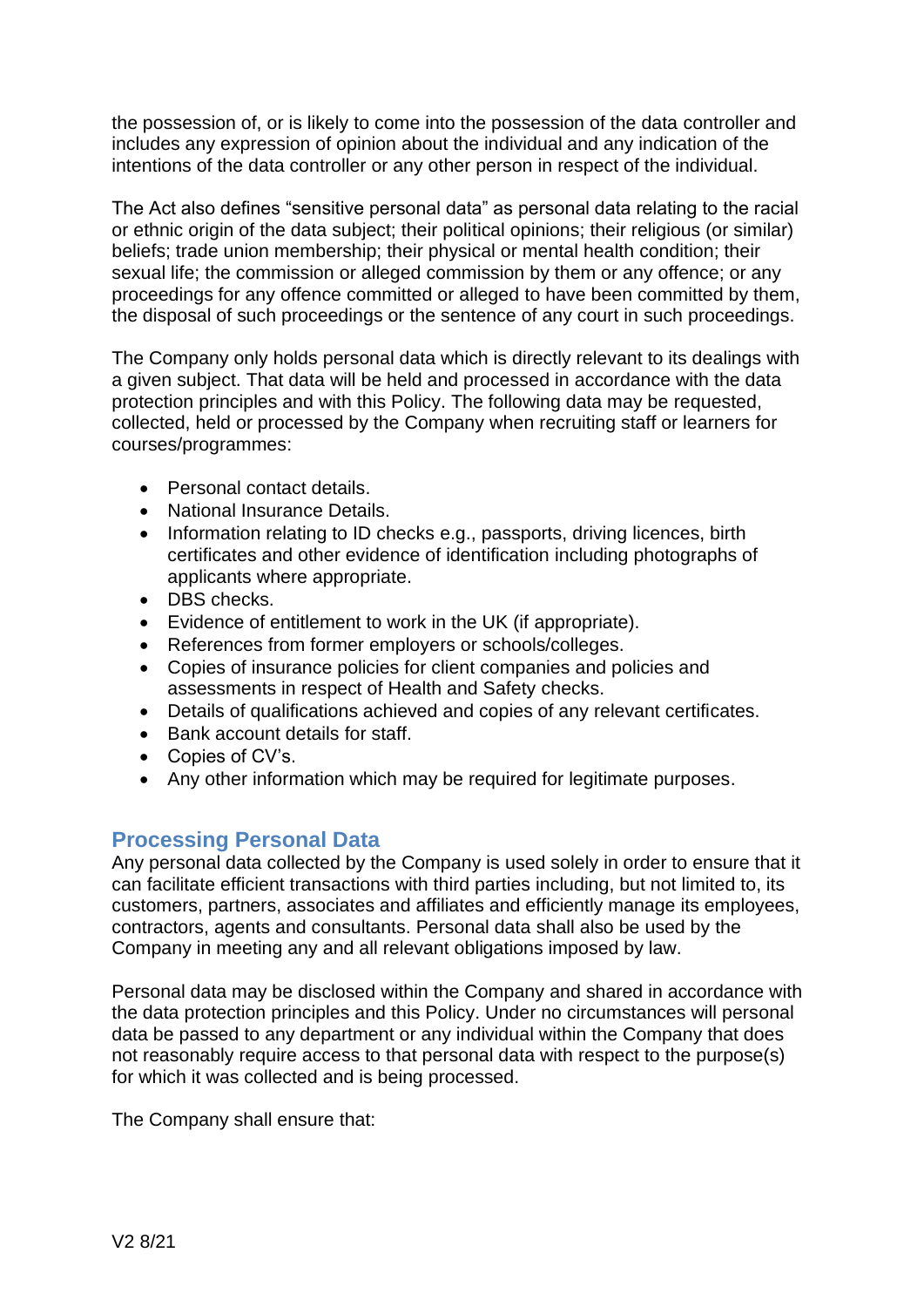- All personal data collected and processed for and on behalf of the Company by any party is collected and processed fairly and lawfully.
- Data subjects are made fully aware of the reasons for the collection of personal data and are given details of the purpose for which the data will be used.
- Personal data is only collected to the extent that is necessary to fulfil the stated purpose(s).
- All personal data is accurate at the time of collection and kept accurate and up-to-date whilst it is being held and / or processed.
- No personal data is held for any longer than necessary considering the stated purpose(s).
- All personal data is held in a safe and secure manner, taking all appropriate technical and organisational measures to protect the data.
- All personal data is transferred using secure means, electronically or otherwise.

## <span id="page-4-0"></span>**Data Protection Procedures**

The Company shall ensure that all of its employees, contractors, agents, consultants, partners or other parties working on behalf of the Company comply with the following when processing personal data:

- Personal data may be transmitted over secure networks only transmission over unsecured networks is not permitted in any circumstances.
- Where personal data is to be transferred in hardcopy form it should be passed directly to the recipient.
- All hardcopies of personal data should be stored securely in a locked box, drawer, cabinet or similar and access limited to authorised personnel only.
- All electronic copies of personal data should be stored securely using passwords and access limited as above.
- All passwords used to protect personal data should be changed regularly and should not use words or phrases which can easily be guessed or otherwise compromised.

## <span id="page-4-1"></span>**Organisational Measures**

The Company shall ensure that the following measures are taken with respect to the collection, holding and processing of personal data:

- A designated officer ("the Designated Officer") within the Company shall be appointed with the specific responsibility of overseeing data protection and ensuring compliance with the Act.
- All employees, contractors, agents, consultants, partners or other parties working on behalf of the Company are made fully aware of both their individual responsibilities under the Act and shall be provided with a copy of this Policy.
- All employees, contractors, agents, consultants, partners or other parties working on behalf of the Company handling personal data will be appropriately trained to do so and supervised where required. There will be a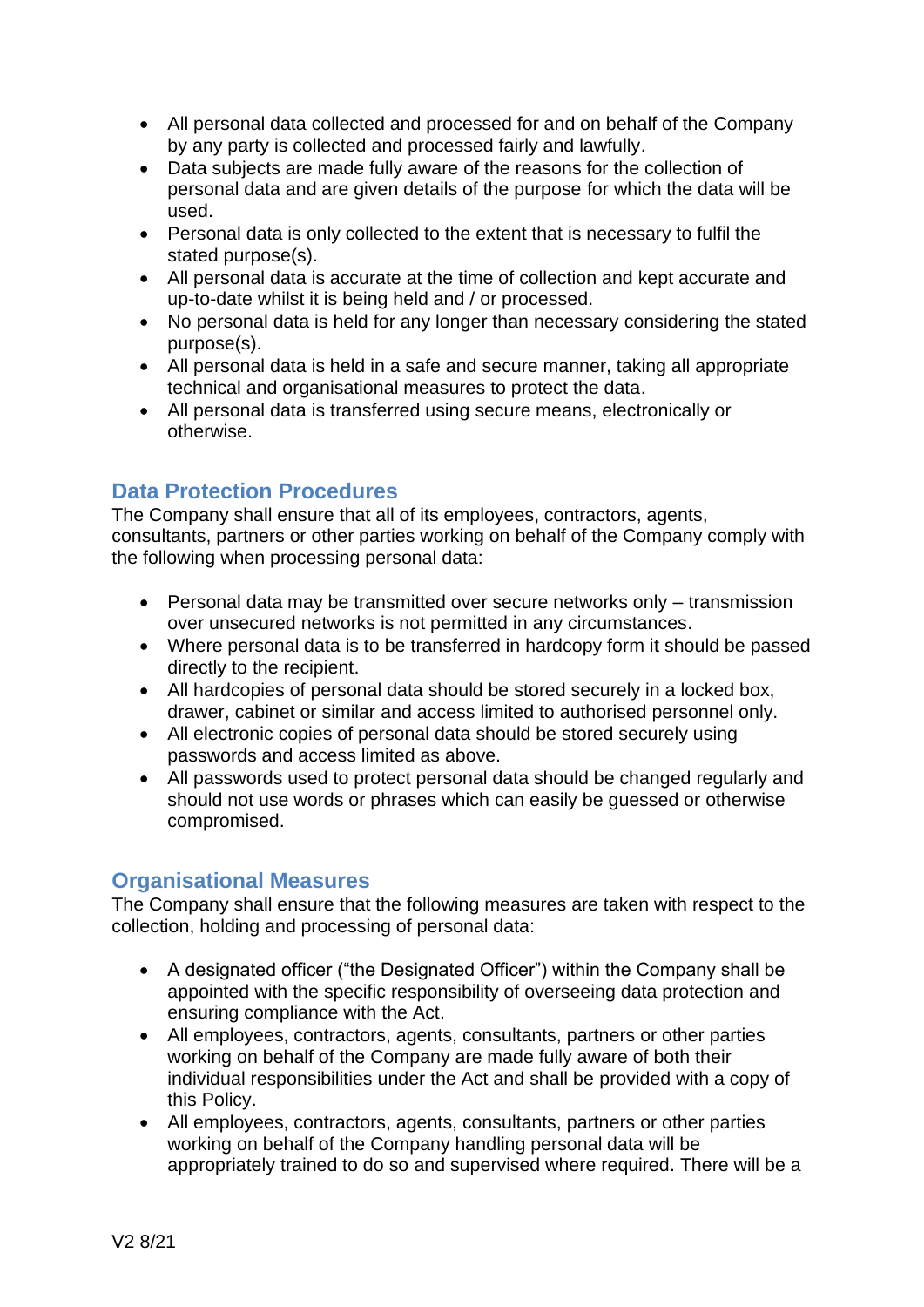requirement for all data users to complete an online module covering the essentials of Data Protection [An Introduction to GDPR | Virtual College](https://www.virtual-college.co.uk/courses/compliance/introduction-to-gdpr)  [\(virtual-college.co.uk\)](https://www.virtual-college.co.uk/courses/compliance/introduction-to-gdpr)

- Methods of collecting, holding and processing personal data shall be regularly evaluated and reviewed.
- The performance of those employees, contractors, agents, consultants, partners or other parties working on behalf of the Company handing personal data shall be regularly evaluated and reviewed.
- All employees, contractors, agents, consultants, partners or other parties working on behalf of the Company handling personal data will be bound to do so in accordance with the principles of the Act and this Policy by contract. Failure by any employee to comply with the principles of this Policy shall constitute a disciplinary offence and will be subject to the company processes set out within the Malpractice and Maladministration policy. Failure by any contractor, agent, consultant, partner or other party to comply with the principles of this Policy shall constitute a breach of contract. In all cases, failure to comply with the principles of this Policy may also constitute a criminal offence under the Act.
- All contractors, agents, consultants, partners or other parties working on behalf of the Company handling personal data must ensure that any employees who are involved in the processing of personal data observe and adhere to the same requirements as relevant employees of the Company in terms of this Policy and those of the Act.
- Where any contractor, agent, consultant, partner or other party working on behalf of the Company handling personal data fails in their obligations under this Policy, that party shall take responsibility for and indemnify the Company against any costs, liability, damages, loss, claims or proceedings which may arise out of that failure.

# <span id="page-5-0"></span>**Access by Data Subjects**

Data subjects may make a subject access request ("SAR") at any time to see the information which the Company holds about them. SARs must be made in writing, accompanied by the correct administrative fee if applicable.

Upon receipt of a SAR, the following information will be provided to the data subject:

- Whether or not the Company holds any personal data on the data subject.
- A description of any personal data held on the data subject
- Details of what that personal data is used for
- Details of any third-party organisations that personal data may be shared with

# <span id="page-5-1"></span>**Notification to the Information Commissioner's Office**

As a data controller, the Company is required to notify the Information Commissioner's Office that it is processing personal data. The Company is registered in the register of data controllers.

Data controllers must renew their notification with the Information Commissioner's Office on an annual basis. Failure to notify constitutes a criminal offence.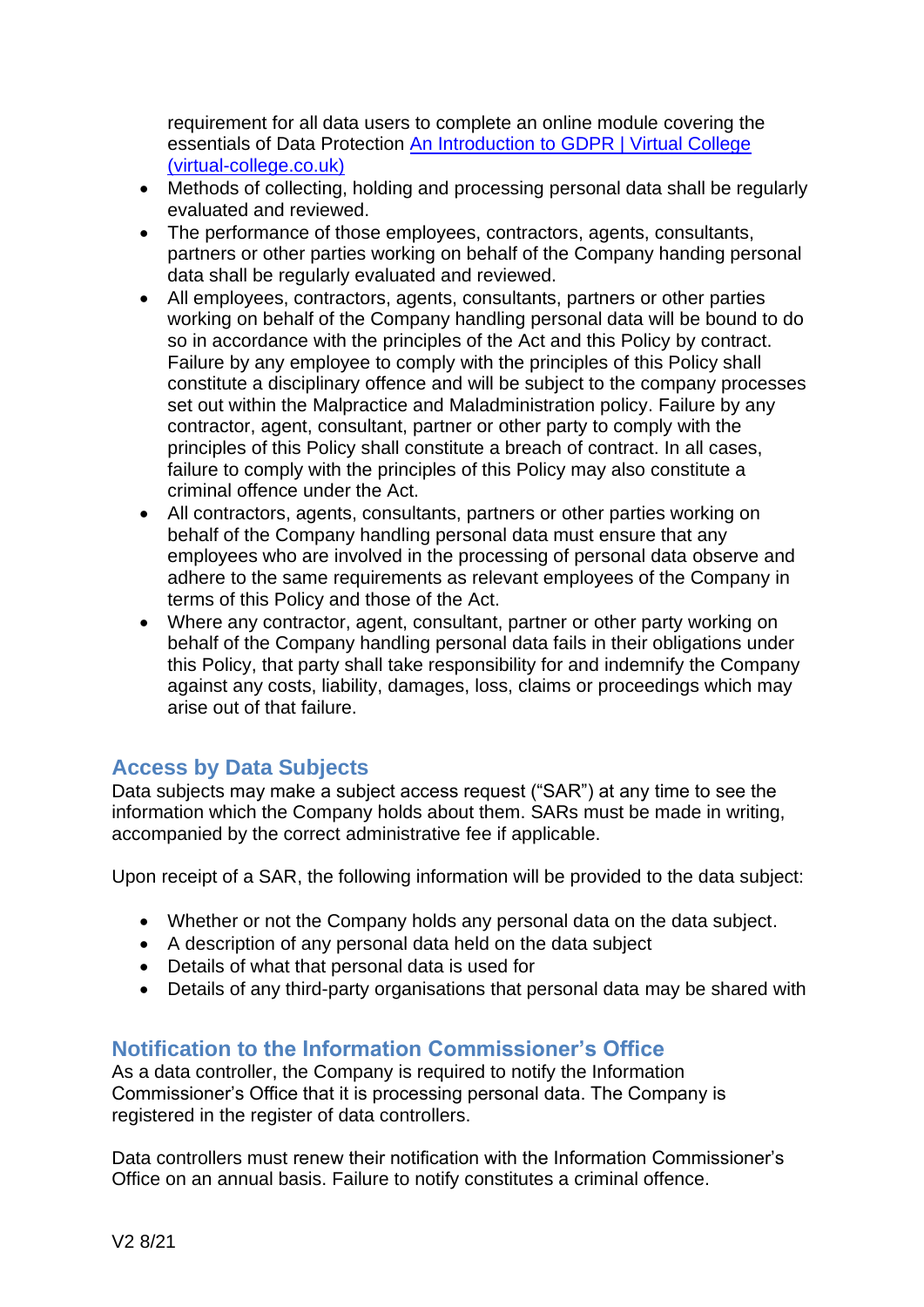Any changes to the register must be notified to the Information Commissioner's Office within 28 days of it taking place.

The Designated Officer shall be responsible for notifying and updating the Information Commissioner's Office.

#### <span id="page-6-0"></span>**Monitoring**

The policy and procedures will be reviewed at least annually or in the light of significant changes to processes or legal requirements or policy breaches. Any such changes will be communicated at the earliest opportunity to all relevant staff, learners and other parties that may be affected.